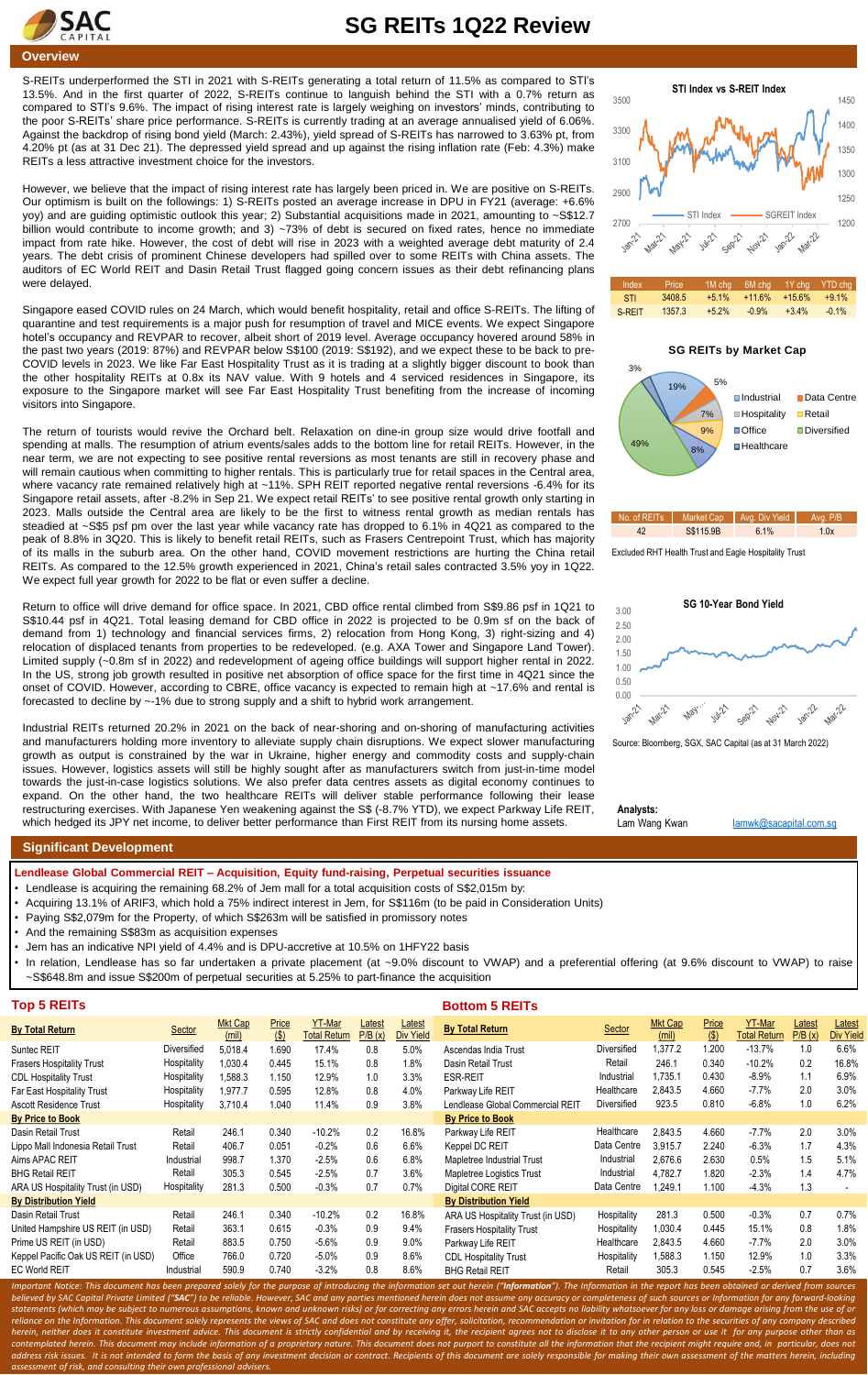| Name                                            | FY End | <b>Share</b><br>Price | <b>Market Cap</b><br>(Mil) | S-REIT Market (%) | Price Change<br><b>CY21</b> | Total Return<br>CY21 | <b>Price Change</b><br>YT-Mar | <b>Total Return</b><br>YT-Mar | Latest Annualised<br>DPU (cents) | <b>DPU Change</b><br>(vs Last FY) | Latest NA\<br>Per Share | <b>NAV Change</b><br>(vs Last FY) | P/B<br>(x) | Latest Annualised<br><b>Dividend Yield</b> |
|-------------------------------------------------|--------|-----------------------|----------------------------|-------------------|-----------------------------|----------------------|-------------------------------|-------------------------------|----------------------------------|-----------------------------------|-------------------------|-----------------------------------|------------|--------------------------------------------|
| Industrial                                      |        |                       |                            |                   |                             |                      |                               |                               |                                  |                                   |                         |                                   |            |                                            |
| <b>Mapletree Logistics Trust</b>                | Mar    | 1.850                 | 8,848.0                    | 7.6%              | $-5.3%$                     | $-0.7%$              | $-2.6%$                       | $-2.3%$                       | 8.622                            | 3.6%                              | 1.37                    | 3.0%                              | 1.4        | 4.7%                                       |
| <b>Mapletree Industrial Trust</b>               | Mar    | 2.690                 | 7,200.0                    | 6.2%              | $-5.9%$                     | $-1.3%$              | $-0.7%$                       | 0.5%                          | 13.800                           | 10.0%                             | 1.80                    | 8.4%                              | 1.5        | 5.1%                                       |
| <b>ESR REIT</b>                                 | Dec    | 0.430                 | 1,735.1                    | 1.5%              | 21.9%                       | 29.7%                | $-10.4%$                      | $-8.9%$                       | 2.987                            | 6.7%                              | 0.40                    | $-3.4%$                           | 1.1        | 6.9%                                       |
| <b>ARA Logos Logistics Trust</b>                | Dec    | 0.850                 | 1,234.9                    | 1.1%              | 50.0%                       | 57.9%                | $-5.6%$                       | $-4.3%$                       | 5.043                            | $-3.9%$                           | 0.67                    | 17.5%                             | 1.3        | 5.9%                                       |
| <b>Aims APAC Trust</b>                          | Mar    | 1.390                 | 989.7                      | 0.9%              | 16.0%                       | 23.8%                | $-4.1%$                       | $-2.5%$                       | 9.450                            | 5.6%                              | 2.35                    | 72.8%                             | 0.6        | 6.8%                                       |
| <b>EC World REIT</b>                            | Dec    | 0.730                 | 590.9                      | 0.5%              | 7.7%                        | 16.3%                | $-5.2%$                       | $-3.2%$                       | 6.263                            | 16.9%                             | 0.93                    | 4.5%                              | 0.8        | 8.6%                                       |
| Sabana REIT                                     | Dec    | 0.465                 | 497.5                      | 0.4%              | 25.4%                       | 36.0%                | 4.5%                          | 8.0%                          | 3.050                            | 10.5%                             | 0.52                    | 2.0%                              | 0.9        | 6.6%                                       |
| Daiwa House Logistics Trust                     | Dec    | 0.845                 | 570.4                      | 0.5%              | 0.0%                        | 0.0%                 | 5.6%                          | 5.6%                          | $\sim$                           | $\sim$                            | 0.92                    | $\sim$                            | 0.9        |                                            |
| Average                                         |        |                       |                            |                   | <u>13.7%</u>                | 20.2%                | $-2.3%$                       | $-0.9%$                       |                                  | 7.0%                              |                         | 15.0%                             | 1.0        | 6.4%                                       |
| <b>Hospitality</b>                              |        |                       |                            |                   |                             |                      |                               |                               |                                  |                                   |                         |                                   |            |                                            |
| <b>Ascott Residence Trust</b>                   | Dec    | 1.130                 | 3,710.4                    | 3.2%              | $-4.6%$                     | $-0.4%$              | 9.7%                          | 11.4%                         | 4.320                            | 42.6%                             | 1.19                    | 3.5%                              | 0.9        | 3.8%                                       |
| <b>CDL Hospitality Trust</b>                    | Dec    | 1.290                 | 1,588.3                    | 1.4%              | $-7.9%$                     | $-4.2%$              | 10.3%                         | 12.9%                         | 4.270                            | $-13.7%$                          | 1.33                    | 0.8%                              | 1.0        | 3.3%                                       |
| <b>Far East Hospitality Trust</b>               | Dec    | 0.650                 | 1,285.5                    | 1.1%              | $-4.8%$                     | $-0.8%$              | 10.2%                         | 12.8%                         | 2.630                            | 9.1%                              | 0.83                    | 5.1%                              | 0.8        | 4.0%                                       |
| <b>Frasers Hospitality Trust</b>                | Sep    | 0.535                 | 1,030.4                    | 0.9%              | $-11.4%$                    | $-9.6%$              | 15.1%                         | 15.1%                         | 0.983                            | $-29.7%$                          | 0.65                    | 0.0%                              | 0.8        | 1.8%                                       |
| <b>ARA US Hospitality Trust (in USD)</b>        | Dec    | 0.495                 | 281.3                      | 0.3%              | 9.9%                        | 9.9%                 | $-1.0%$                       | $-0.3%$                       | 0.355                            | $\sim$                            | 0.70                    | 12.9%                             | 0.7        | 0.7%                                       |
| <b>Average</b>                                  |        |                       |                            |                   | $-3.8%$                     | $-1.0%$              | 8.8%                          | 10.4%                         |                                  | 2.1%                              |                         | 4.4%                              | 0.8        | 2.7%                                       |
| Retail                                          |        |                       |                            |                   |                             |                      |                               |                               |                                  |                                   |                         |                                   |            |                                            |
| <b>Frasers Centrepoint Trust</b>                | Sep    | 2.440                 | 4,151.1                    | 3.6%              | $-6.1%$                     | $-1.2%$              | 5.6%                          | 5.6%                          | 12.085                           | 33.7%                             | 2.30                    | 1.3%                              | 1.1        | 5.0%                                       |
| <b>SPH REIT</b>                                 | Aug    | 0.970                 | 2,718.3                    | 2.3%              | 18.3%                       | 24.7%                | $-3.0%$                       | $-1.8%$                       | 5.360                            | $-0.7%$                           | 0.92                    | 1.1%                              | 1.1        | 5.5%                                       |
| Starhill Global REIT                            | Jun    | 0.610                 | 1,361.9                    | 1.2%              | 29.7%                       | 37.5%                | $-6.9%$                       | $-4.2%$                       | 3.560                            | $-1.1%$                           | 0.80                    | $-1.2%$                           | 0.8        | 5.8%                                       |
| <b>Sasseur REIT</b>                             | Dec    | 0.845                 | 1,028.5                    | 0.9%              | 3.0%                        | 11.8%                | 0.0%                          | 2.2%                          | 7.104                            | 8.5%                              | 0.99                    | 8.8%                              | 0.9        | 8.4%                                       |
| Lippo Mall Indonesia Retail Trust               | Dec    | 0.053                 | 406.7                      | 0.4%              | $-12.9%$                    | $-8.1%$              | $-1.9%$                       | $-0.2%$                       | 0.350                            | 2.9%                              | 0.09                    | $-44.2%$                          | 0.6        | 6.6%                                       |
| United Hampshire US REIT (in USD)               | Dec    | 0.650                 | 363.1                      | 0.4%              | 0.8%                        | 12.6%                | $-2.3%$                       | $-0.3%$                       | 6.100                            | 26.8%                             | 0.75                    | 0.0%                              | 0.9        | 9.4%                                       |
| <b>Dasin Retail Trust</b>                       | Dec    | 0.310                 | 246.1                      | 0.2%              | $-52.9%$                    | $-46.6%$             | $-16.2%$                      | $-10.2%$                      | 5.220                            | 32.5%                             | 1.40                    | $-0.7%$                           | 0.2        | 16.8%                                      |
| <b>BHG Retail REIT</b>                          | Dec    | 0.595                 | 305.3                      | 0.3%              | 10.9%                       | 12.9%                | $-2.5%$                       | $-2.5%$                       | 2.170                            | 11.3%                             | 0.92                    | 7.0%                              | 0.6        | 3.6%                                       |
| <b>Average</b>                                  |        |                       |                            |                   | $-1.1%$                     | 5.5%                 | $-3.4%$                       | $-1.4%$                       |                                  | 14.2%                             |                         | $-3.5%$                           | 0.8        | 7.6%                                       |
| <b>Office</b>                                   |        |                       |                            |                   |                             |                      |                               |                               |                                  |                                   |                         |                                   |            |                                            |
| <b>Keppel REIT</b>                              | Dec    | 1.220                 | 4,530.1                    | 3.9%              | 0.9%                        | 6.1%                 | 8.0%                          | 10.5%                         | 5.820                            | 1.6%                              | 1.32                    | 0.0%                              | 0.9        | 4.8%                                       |
| Manulife US REIT (in USD)                       | Dec    | 0.675                 | 1,190.8                    | 1.4%              | $-10.1%$                    | 0.1%                 | 0.7%                          | 1.2%                          | 5.330                            | $-5.5%$                           | 0.67                    | $-8.2%$                           | 1.0        | 7.9%                                       |
| Prime US REIT (in USD)                          | Dec    | 0.755                 | 883.5                      | 1.0%              | 5.7%                        | 14.4%                | $-9.6%$                       | $-5.6%$                       | 6.780                            | $-2.3%$                           | 0.85                    | $-1.2%$                           | 0.9        | 9.0%                                       |
| Keppel Pacific Oak US REIT (in USD)             | Dec    | 0.735                 | 766.0                      | 0.9%              | 15.9%                       | 26.0%                | $-8.1%$                       | $-5.0%$                       | 6.340                            | 1.8%                              | 0.82                    | 0.0%                              | 0.9        | 8.6%                                       |
| <b>IREIT Global (in EUR)</b>                    | Dec    | 0.630<br>0.650        | 727.4<br>309.7             | 0.6%              | 1.8%                        | 8.6%<br>8.5%         | $-3.1%$                       | 0.4%                          | 2.930                            | 11.0%                             | 0.54<br>0.61            | 14.9%                             | 1.2        | 4.7%                                       |
| Elite Commercial REIT (in EUR)                  | Dec    |                       |                            | 0.5%              | 0.8%<br>2.5%                | 10.6%                | $-2.3%$<br>$-2.4%$            | 2.0%<br>0.6%                  | 5.430                            | 22.3%<br>4.8%                     |                         | $-6.2%$<br>$-0.1%$                | 1.1<br>1.0 | 8.4%<br>7.2%                               |
| <b>Average</b><br><b>Diversified</b>            |        |                       |                            |                   |                             |                      |                               |                               |                                  |                                   |                         |                                   |            |                                            |
| <b>Capitaland Integrated Commercial Trust</b>   | Dec    | 2.250                 | 14,898.0                   | 12.8%             | $-5.6%$                     | $-0.1%$              | 10.3%                         | 10.5%                         | 10.400                           | 19.7%                             | 2.06                    | 2.5%                              | 1.1        | 4.6%                                       |
| <b>Ascendas REIT</b>                            | Dec    | 2.930                 | 12,299.9                   | 10.6%             | $-1.0%$                     | 2.1%                 | $-0.7%$                       | 1.9%                          | 15.258                           | 3.9%                              | 2.38                    | 7.7%                              | 1.2        | 5.2%                                       |
| <b>Mapletree Commercial Trust</b>               | Mar    | 1.890                 | 6,281.4                    | 5.4%              | $-6.1%$                     | $-1.5%$              | $-1.6%$                       | $-1.6%$                       | 8.780                            | $-7.5%$                           | 1.72                    | 0.0%                              | 1.1        | 4.6%                                       |
| <b>Frasers Logistics &amp; Commercial Trust</b> | Sep    | 1.460                 | 5,389.0                    | 4.6%              | 7.8%                        | 13.2%                | $-3.9%$                       | $-3.9%$                       | 7.680                            | 7.9%                              | 1.24                    | 12.7%                             | 1.2        | 5.3%                                       |
| <b>Suntec REIT</b>                              | Dec    | 1.750                 | 5,018.4                    | 4.3%              | 1.3%                        | 7.1%                 | 15.9%                         | 17.4%                         | 8.666                            | 17.1%                             | 2.11                    | 2.4%                              | 0.8        | 5.0%                                       |
| Mapletree North Asia Commercial Trust           | Mar    | 1.230                 | 4,339.4                    | 3.7%              | 14.4%                       | 21.4%                | 7.0%                          | 7.0%                          | 6.852                            | 11.0%                             | 1.23                    | $-3.5%$                           | 1.0        | 5.6%                                       |
| <b>OUE Commercial REIT</b>                      | Dec    | 0.420                 | 2,288.9                    | 2.0%              | 14.3%                       | 21.2%                | $-4.5%$                       | $-1.4%$                       | 2.600                            | 7.0%                              | 0.57                    | $-3.4%$                           | 0.7        | 6.2%                                       |
| Cromwell European REIT (in EUR)                 | Dec    | 2.280                 | 1,279.2                    | 1.7%              | 5.4%                        | 12.6%                | $-9.9%$                       | $-6.5%$                       | 16.961                           | $-2.6%$                           | 2.52                    | $-1.2%$                           | 0.9        | 7.4%                                       |
| <b>Capitaland China Trust</b>                   | Dec    | 1.210                 | 2,022.7                    | 1.7%              | $-14.4%$                    | $-9.0%$              | 1.7%                          | 3.2%                          | 8.730                            | 37.5%                             | 1.56                    | 4.7%                              | 0.8        | 7.2%                                       |
| Ascendas India Trust                            | Dec    | 1.190                 | 1,377.2                    | 1.2%              | 2.9%                        | 9.0%                 | $-16.2%$                      | $-13.7%$                      | 7.800                            | $-11.7%$                          | 1.18                    | 9.3%                              | 1.0        | 6.6%                                       |
| Lendlease Global Commercial REIT                | Jun    | 0.775                 | 923.5                      | 0.8%              | 22.6%                       | 29.0%                | $-10.7%$                      | $-6.8%$                       | 4.800                            | 2.6%                              | 0.81                    | 0.0%                              | 1.0        | 6.2%                                       |
| <b>Average</b>                                  |        |                       |                            |                   | 3.8%                        | 9.5%                 | $-1.2%$                       | 0.5%                          |                                  | 1.7%                              |                         | 2.8%                              | 1.0        | 5.8%                                       |
| <b>Healthcare</b>                               |        |                       |                            |                   |                             |                      |                               |                               |                                  |                                   |                         |                                   |            |                                            |
| Parkway Life REIT                               | Dec    | 4.700                 | 2,843.5                    | 2.5%              | 32.6%                       | 36.2%                | $-8.4%$                       | $-7.7%$                       | 14.080                           | 2.1%                              | 2.37                    | 20.9%                             | 2.0        | 3.0%                                       |
| <b>First REIT</b>                               | Dec    | 0.310                 | 634.7                      | 0.5%              | 40.5%                       | 53.1%                | 1.6%                          | 3.8%                          | 2.610                            | $-37.1%$                          | 0.37                    | $-26.7%$                          | 0.8        | 8.4%                                       |
| Average                                         |        |                       |                            |                   | 36.6%                       | 44.7%                | $-3.4%$                       | $-1.9%$                       |                                  | $-17.5%$                          |                         | $-2.9%$                           | 1.4        | 5.7%                                       |
| <b>Data Centre</b>                              |        |                       |                            |                   |                             |                      |                               |                               |                                  |                                   |                         |                                   |            |                                            |
| Keppel DC REIT                                  | Dec    | 2.280                 | 3,915.7                    | 3.4%              | $-12.1%$                    | $-8.1%$              | $-7.7%$                       | $-6.3%$                       | 9.851                            | 7.4%                              | 1.34                    | 12.6%                             | 1.7        | 4.3%                                       |
| Digital CORE REIT (in USD)                      | Dec    | 1.110                 | 1,249.1                    | 1.5%              | 31.8%                       | 31.8%                | $-4.3%$                       | $-4.3%$                       | $\sim$                           | $\sim$ $-$                        | 0.84                    | $\sim$                            | 1.3        |                                            |
| <b>Average</b>                                  |        |                       |                            |                   | 9.9%                        | <u>11.8%</u>         | $-6.0%$                       | $-5.3%$                       |                                  | 7.4%                              |                         | 12.6%                             | 1.5        | 4.3%                                       |
| <b>Sector Average</b>                           |        |                       |                            |                   | 5.5%                        | 11.5%                | $-1.1%$                       | 0.7%                          |                                  | 6.6%                              |                         | 3.4%                              | 1.0        | 6.1%                                       |